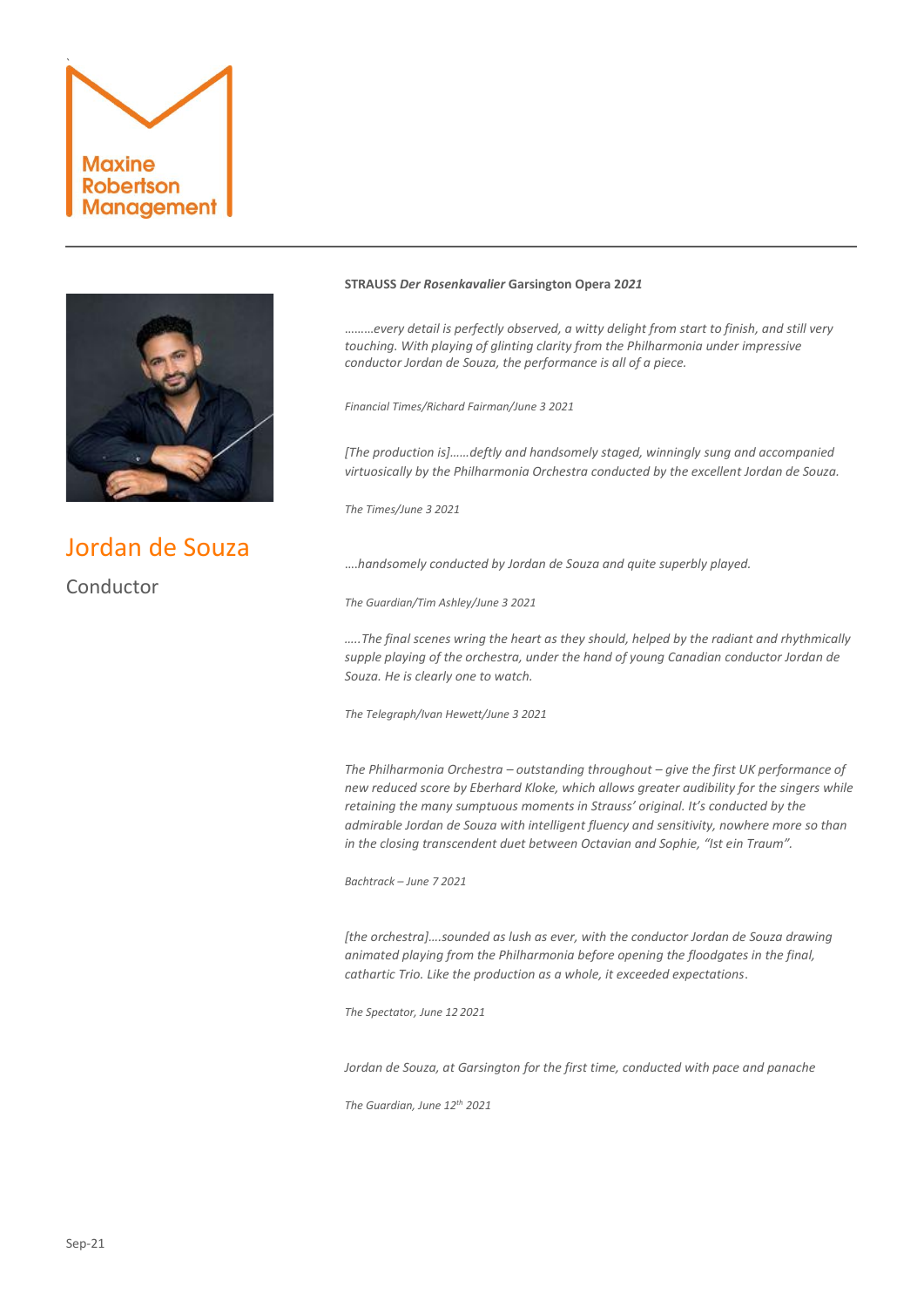

### **2020 GLYNDEBOURNE CUP COMPETITION, Glyndebourne Festival Opera** Jordan de Souza conducted the London Philharmonic Orchestra with zest

Rupert Christiansen, The Telegraph March 2020

## **WEINBERGER** *Frühlingsstürme***, Komische Opera, Berlin**

[Jordan de Souza] conducts with swing and polish and the Komische Oper Orchestra plays well for him

*Shirley Apthorp, Financial Times, Jan 2020*

#### **HANNOVER STAATSOPER ORCHESTRA CONCERT (House Debut)**

A conductor one would like to see more of…..a musical shooting star from Canada

*Hannoversche Allgemeine November 2019*

#### **VERDI** *Rigoletto* **Houston Grand Opera, USA (House Debut)**

Jordan de Souza leads a sprightly orchestra that sparkles in innocence then roars with vengeance. Everything is taut and finely honed, diaphanous, then thick. The singers blossom under him

*D.L. Groover Houston Press October 2019*

## **PUCCINI** *La Boheme***, Komische Oper, Berlin**

The Conductor [Jordan de Souza] and his young enthusiastic cast gave a reading that will doubtless grow into greatness

*Carlos Maria Solare, Opera July 2019*

#### **BERNSTEIN** *Candide,* **Komische Oper, Berlin**

Jordan de Souza am Pult ließ das verkleinerte Orchester in diesem Sinne so lebenslustig und zugleich kontrolliert klingen, dass es schon in der Ouvertüre zu einer phantastischen Koexistenz von Coolness einerseits und Gepflegtheit in Timbre und Intonation andererseits kam. Einfühlsam passte er den Klang an die Solisten auf der Bühne an, nirgends besser als in der berühmten Nummer "Glitter and be gay",

Jordan de Souza on the podium made the reduced orchestra sound so full of life and, at the same time, disciplined that even in the overture there was a fantastic juxtaposition of coolness on the one hand and refinement in timbre and intonation on the other. He sensitively geared the sound to the soloists on stage, nowhere better than in the famous number "Glitter and be gay",

*Christiane Tewinkel, Frankfurter Allgemeine, November 2018*

#### **BIZET** *Carmen***, Bregenzer Festspiele**

Musikalisch hat die Aufführung in Bregenz die Erwartungen vollkommen erfüllt. Die Wiener Symphoniker unter der Leitung von Jordan de Souza spielen das Werk präzise, mit großer Spielfreude und dem angemessenen Schwung.

Musically, the performance in Bregenz completely fulfilled all expectations. The Wiener Symphoniker under the direction of Jordan de Souza play the work with precision, with great enthusiasm and the appropriate momentum.

*Katrin Düsterhus , Das Opernmagazin, August 2018*